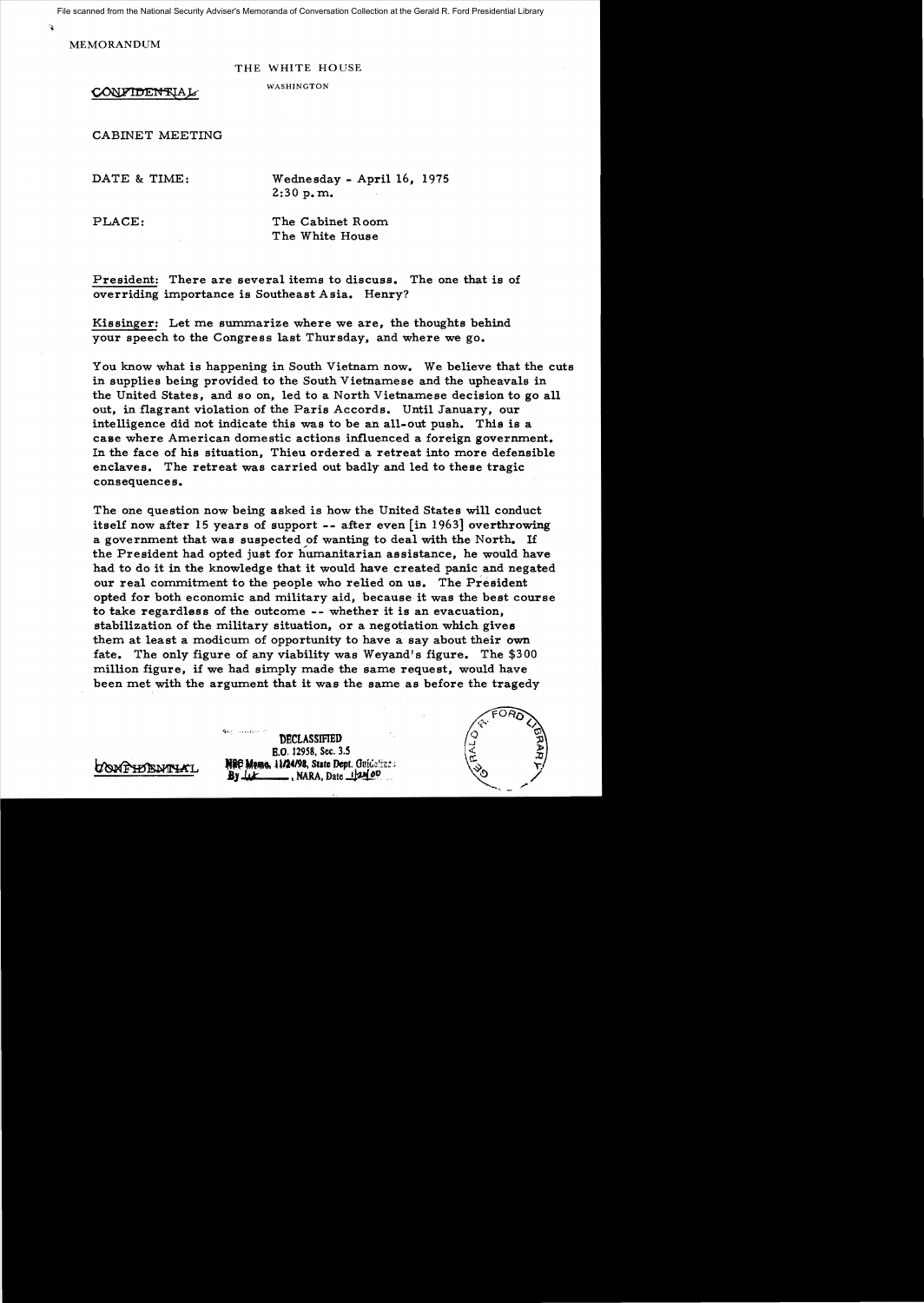## CONFIDENTIAL

SØNFIDENTIAT

and thus was clearly inadequate. The issue in the Senate appropriation was not the amount but the concept. It is a matter of consequence to us and the world how we manage our exit.

 $- 2 -$ 

What is the impact on the world situation? It is often said that those who say this affects us are producing the effect; they don't read the cables. It has a profound impact on others' perceptions of our judgment, our constancy, and the wisdom of the United States. Leaders who hardly know Indochina are asking what it means.

There is nothing we can do about the past, but it is important how we react to this. Will we withdraw? Will we give up our commitments and our leadership? The worst mistake we could make now is to say we are undertaking a global reassessment. What we are seeing in Vietnam' are special circumstances of a commitment that was perhaps unwisely entered into, circumstances of executive weakness here, and so on, none of which could be predicted. To generalize from this would be disastrous in all areas. There can be a domino effect not related to Vietnam but to our competence in foreign policy. We must conduct our foreign policy with confidence and assurance, reiterating our commitments. our foreign policy with confidence and assurance, reiterating our comments.<br>
The basic foreign policy of this country is sound. Our alliances good,

our relations with the Soviet Union are okay. In energy, food, raw materials, we still have the decisive voice. Our problem is getting the authority to do what is needed. If we can get the moral authority that is required, we can have a year and a half of foreign policy achievements. So long as faith in the United States  $--$  that means faith in ourselves -- remains, we can overcome. We have had a setback but we can overcome it and have a productive period of foreign policy.

President: Jim, would you update us on the military situation?

Schlesinger: Last Friday night we executed Eagle Pull in Cambodia. It went smoothly. It was delayed chiefly because of the surprising decision of most of the GKR -- even those on the death list -- not to leave. Eagle Pull has been planned since 1970. Had there been an attack, we would have returned the fire. The President has that legal authority under the Constitution. The behavior of the Cambodians has been very brave.

In Vietnam, the North Vietnamese keep charging this is a civil war -- that they have no forces in the South, and so on. For these reasons they  $\frac{1}{P(\mathcal{A})}$ decide not to assault Saigon directly, but they probably will try to destroy the GVN army. It is fighting well but it is in a weaker position. <sup>~</sup>*..:t/* 

 $\square$ 

 $\frac{1}{2}$ . .:.~,..

 $\circ$  .  $\forall$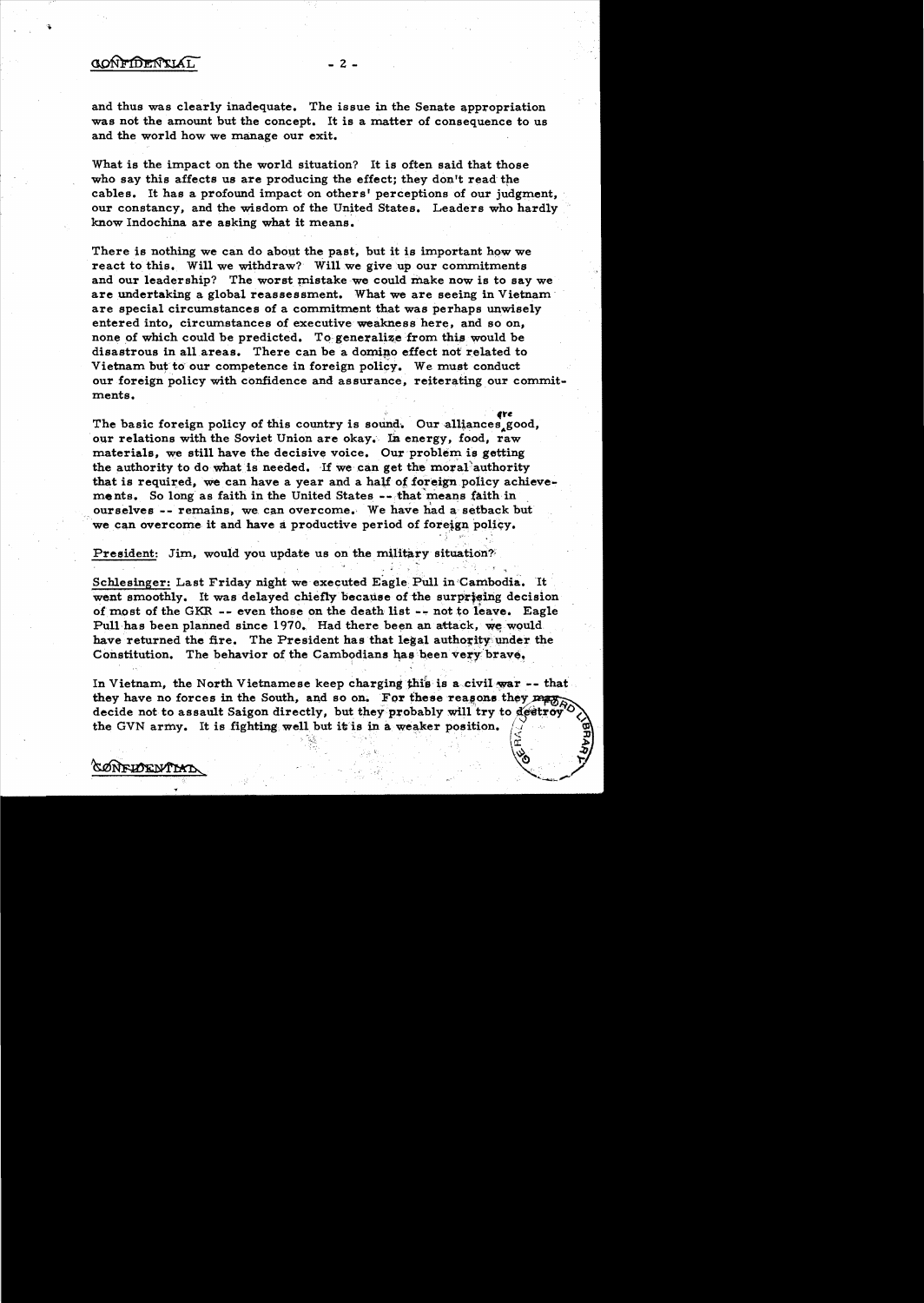CONFIDENTIAL

President: Thanks, Jim. Most of you know what I said last Thursday. We have been trying to get the military and economic aid and authority to evacuate South Vietnamese. Congress thus far has shown no meaningful cooperation. The Senate Foreign Relations Committee has proposed a \$200 million emergency fund for a not very flexible interpretation, with other provisions that are not very helpful. My judgment is that amount is as bad as nothing. I intend to stick to my request in dollars and.authority. If the Congress sticks to its indicated attitude, it could lead to dire circumstances. We must be consistent. We asked for the right program. I hope the Congress comes through.

 $-3 -$ 

But I want no one here to talk about evacuation. That is a codeword in Saigon for a bug-out. It is my hope that we can get the dollars and the authority, to stabilize the situation and hopefully get negotiations started.

I want to thank Henry and Jim for their efforts. It hasn't been easy but they are carrying out the right policy and I think history will demonstrate the wisdom of our course.

Kissinger: I want to read to you the letter we received from Sirik Matak, one of the Cambodian leaders, to our Ambassador when our Ambassador invited him to leave with the evacuation: "Dear Excellency and Friend. I thank you very sincerely for your letter and for your offer to transport me towards freedom. I cannot, alas, leave in such a cowardly fashion. As for you, and in particular for your great country, I never believed for a moment that you would have this sentiment of abandoning a people which has chosen liberty. You have refused us your protection, and we Kissinger: I want to read to you the letter we receive<br>one of the Cambodian leaders, to our Ambassador wh<br>invited him to leave with the evacuation: "Dear Exce<br>I thank you very sincerely for your letter and for you<br>me towar

"You leave, and my wish is that you and your country will find happiness under this sky. But, mark it well, that if I shall die here on the spot and in my country that I love, it is too bad, because we all are born and must die one day. I have only committed this mistake of believing in you, the Americans .<sup>11</sup>

Butz: What will we do about Cambodian aid after the government falls?

President: I think it is wrong for the United States to give to the Communists humanitarian aid which makes it easier for them to overcome our friends. That is especially true in Vietnam. It eases their problems as they overwhelm our friends. So for now, I would limit our aid to our friends.

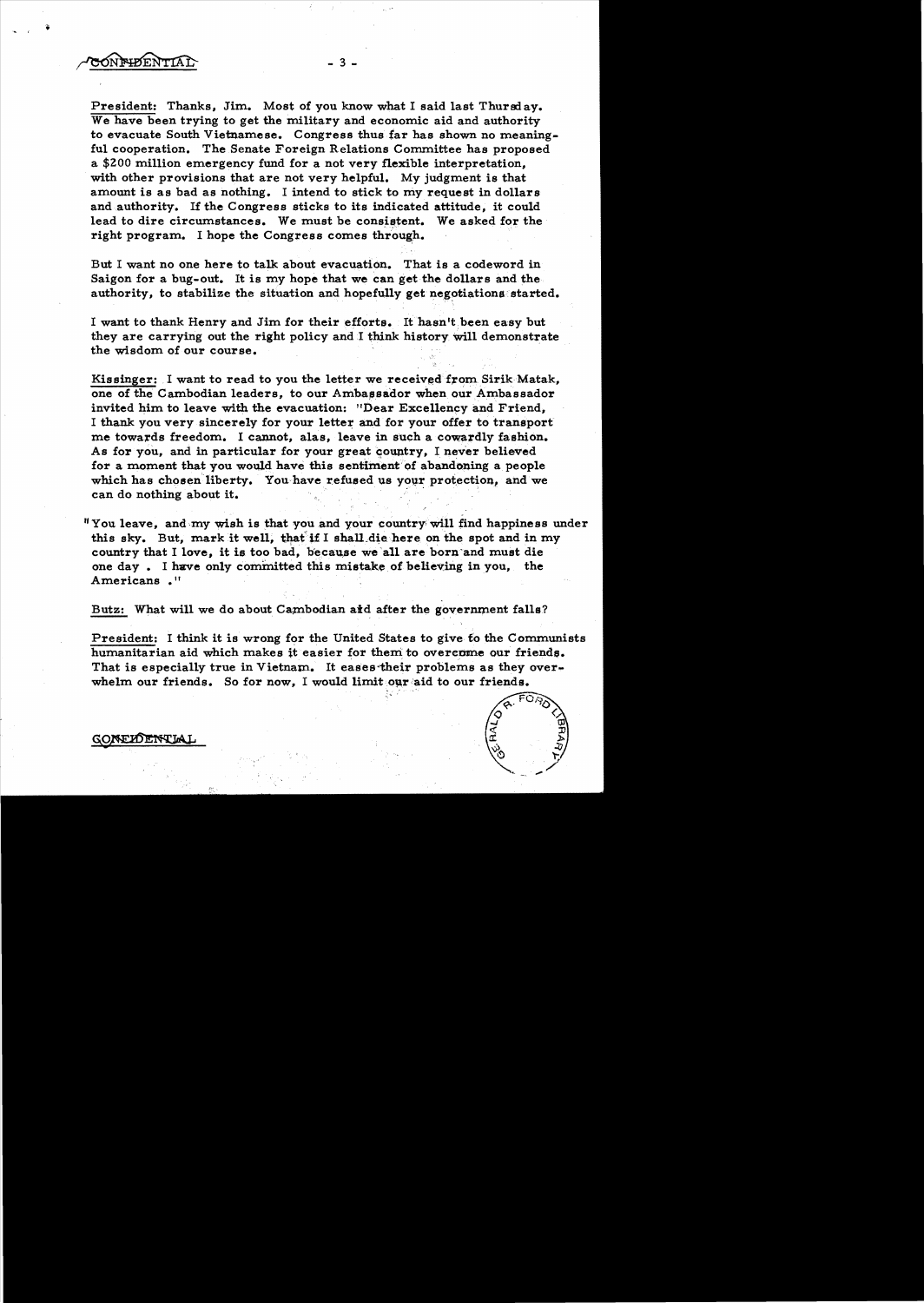

Kissinger: In South Vietnam there is no question. The Soviets and Chinese, having supplied the ammunition, can also supply the rice. In Cambodia, if Sihanouk comes in, aid may help him, but we should wait and see. The war for the past three months was against not the GKR but Sihanouk.

- 4 -

Schlesinger: I think there are higher priority areas for the funds.

President: Turning to domestic affairs, let's turn to consumer protection legislation. A Consumer Protection Agency would be on the back of the Departments constantly.

[Jim Cannon, Virginia Knauer, and Al an Greenspan spoke.]

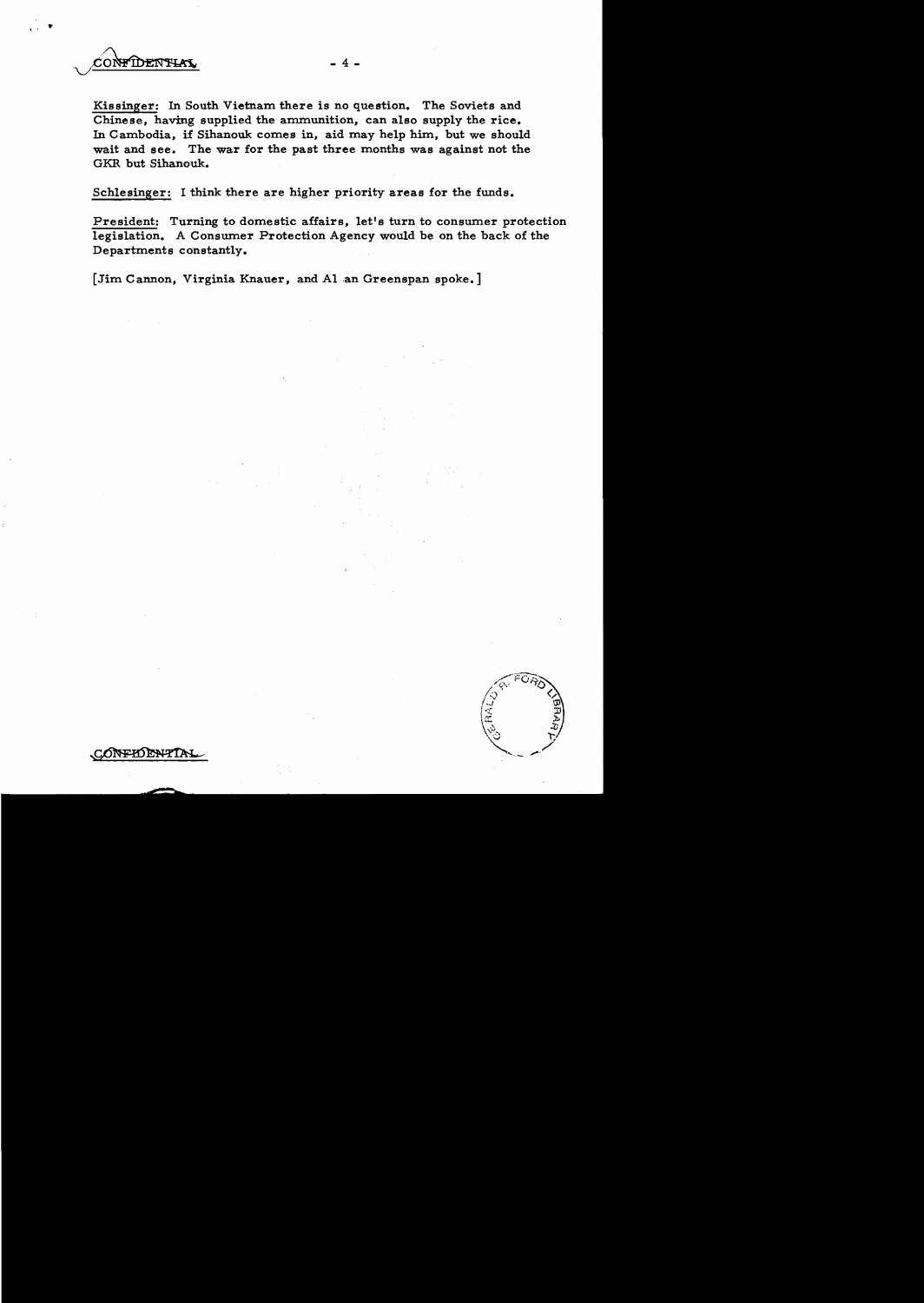Comet Mg  $C$ pr  $16^{77}$ M Swemal etros todoscons, One of overreding ingestima solid K fet me summer ge where are an controllating you speech, +where we go. Declaining scryptis, cryptocente in US, etc let to NVN drain to go all int, in flag, modatin fc Occarls. In Jan, with did wit indicate this was to be me chart push. This is a cree where US danietic a trois referred a fair pa pert. Thruthent was emiliart tadly + We & then tragic consequence One quetti is bout NS with content way how often 15 year of support - were overthing a gast jurge til of community todeal af a North, States Pus had opted pool for human osset he would have had to in mouted y it and have erroted paris, to a negetid am und construct & people who which a us, Popted for leave mil unt become et clastement regardes pontains-esse stobilize, a wight w/at habit a michain of spa to have a pay about their fate. The endy frigine for contaction was creyard figure - < 300 mil crowed have wit carpent that it is some as before a trappy others clearly considerate, The wines in Son approp over inte ant but a remayt. Ha wonthe of consequence & use woll how we warmpare en thit. Whote my at on world set, Often point that these who They this offerts us are producing effect don't real cables. It have profound engate on sthese preghing posses Jerdyament, constancy, a circular of US, headers acho brandly known Indoction are asking what it <u>marang.</u>

 $\beta$  , and  $\beta$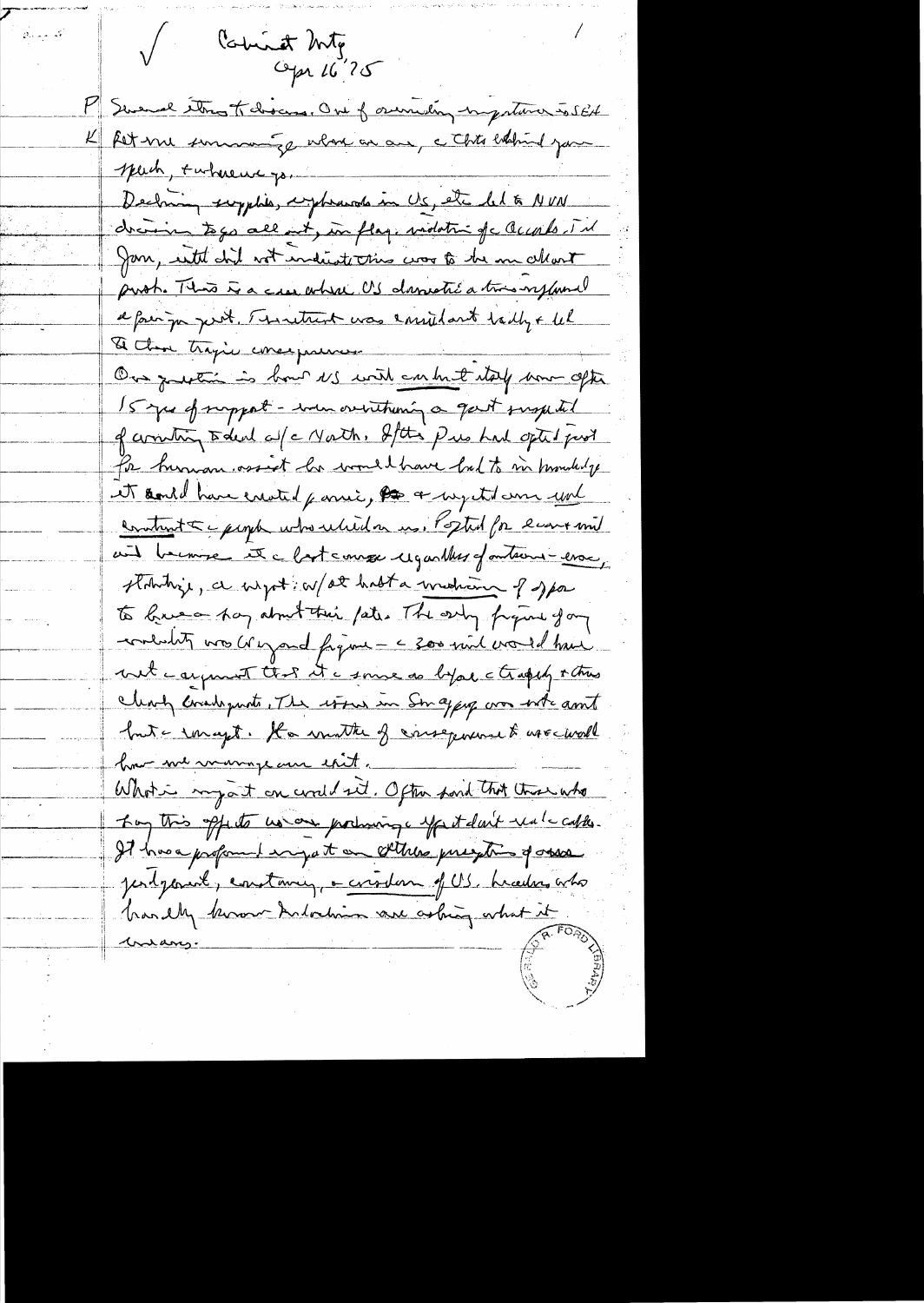Ewithing we can do about past, but it ingaturt how un rent titric, Will we w/ drive, quite your content + am leaderstry. Worst mother we could not is to say are inducting a global reassessment What an an seri in UN are special ceranstrues ations of contract perhaps immeding interest on excel collage weaking the warf which could be predided. To gentif for this world be disortions in assess all anno, Thomecan be a dominant effet met related To VN hat is anne empeting in FP. We most undent om Flm W/ response tassurance, whigon comtants, The basic FP is sont, alliances Joel, SV relations K. In errapy, faod, come material as still have decisive varia. One pide is juting containty to do what is needed Epomeonytmonth right paint and can buse & 1/2 yes of pool Foachmonnent Se Ingas faith in US - that memo faith in answer - unaing as can surcome use have had a setto to but in can our one to have ce productive prival of EP fine word eyan update us on mil it. hoot Fasty mytit un speentit Eegle Mellin Combation Went smoothly - dalayed chifty because of comparing drasion of work of c GKR-even an death but - with to bone = E, P. planned service (970, Had there have can attach me would have returned frais. The Pus has that legal and under Coast, Behaving-J Combreloin has been un brave. C g legt rom pe minutes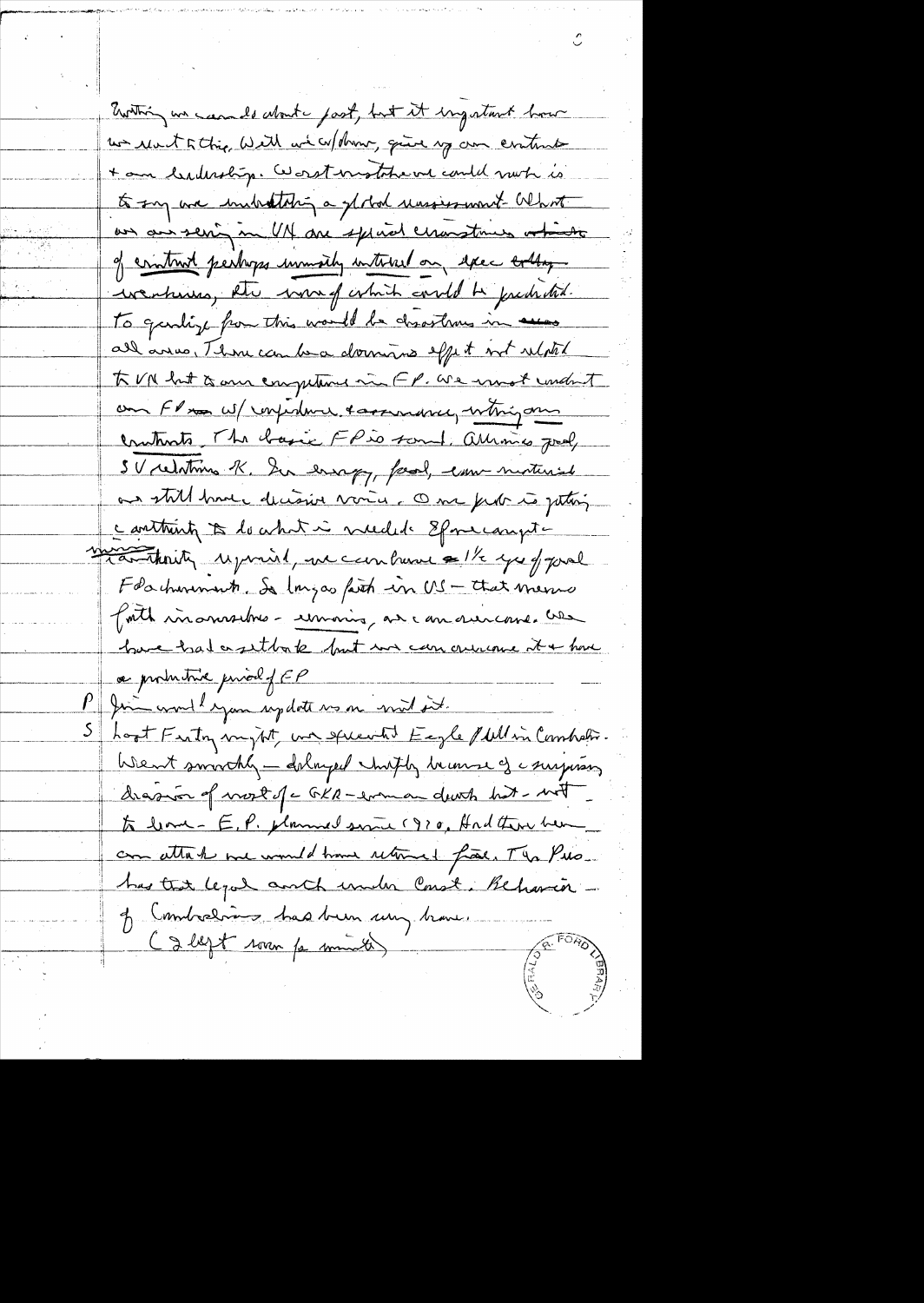NUN hupps changing this is crime was that any home us pressing Court, it, To the user they may deride not to assault Surgen devity, but any put will try & destiny GON any. It fighting will bout it le vrop. Thurks, Juin. Unst of you know what Isaid last Though We have been tyingto get - with, seen and 6 avittenty to woman SUNeses Cary three for has shown in meaningful cop. SFRC has poperal Two enoughed for not very pepplate fluxible intribution as/orten provisions not voing beliefed. My just part is that out as bad us withing I without to This Kong exquest int & anthury. He long this To intermedicated antitivale, it candid and & dire creation stames, will wonst be convertent. We only face theoright purg. I hape a long poor cours them but 2 womt me one had to Talk about ever, That is a cremored in Sayon for bangant. It my hyperne Com get a & + devethant & stabiling & hopepally get wight started, Went to think Hang + Jim for Cheir yorto. Hoved him lasy but they are camping out a regist pating + 2 think knoting will demanstrats a considerar of anne course. K (Reads Sirip Mutuk letter) Buty What will are do about combition and ptinc port fulle. P Storid A man parts & qui tre consto hommontain and which wrotes it could partir a averence on friends, That is up time in UN. It eases this fish as they succeed themony frank Sofa une Dumillimal am and have prints.